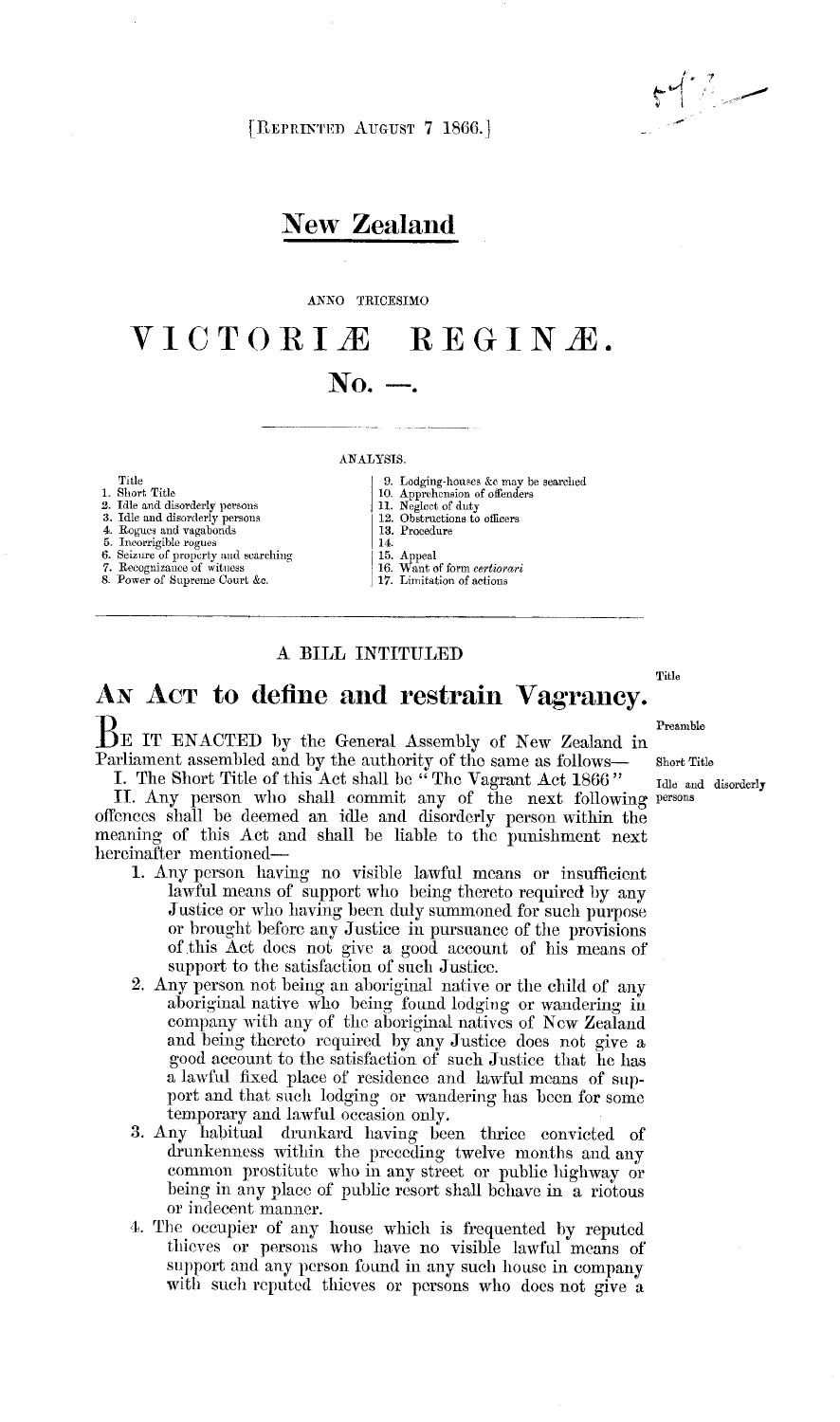#### Fagrant.

good account of his lawful means of support and also of his being in such house upon some lawful occasion.

5. Any person wandering abroad or placing himself in any public place street highway court or passage to beg or gather aims or causing or procuring or encouraging any child so to do shall be liable to imprisonment in any gaol for any time not exceeding three calendar months with or without hard labour.

Idle and disorderly III. Any person who shall commit any of the next following<br>persons offences shall be deemed an idle and disorderly person within the persons ofFences shall be deemed an idle and disorderly person within the meaning of this Act and shall be liable to the punishment next hereinafter mentioned-

- 1. Any person found by night armed with any gun pistol sword bludgeon or other offensive weapon or instrument who being thereunto required does not give a good account of his means of support and assign a valid and satisfactory reason for his being so armed.
- 2. Any person having on or about his person without lawful excuse (the proof of which excuse shall be on such person) any deleterious drug or any articles of disguise shall be liable to imprisonment in any gaol for any time not exceeding six months with or without hard labour and every such gun pistol sword bludgeon or other offensive weapon or instrument and every such deleterious drug and article of disguise as aforesaid shall by the conviction of the offender become forfeited to Her Majesty.

Rogues and vag»· IV. Any person who shall commit any of the next following offences shall be deemed a rogue and vagabond within the meaning of this Act and be liable to the punishment next hereinafter specified-

- 1. Any person committing any of the offenees hereinbefore mentioned having been previously convicted as an idle and disorderly person
- 2. Any person soliciting gathering or collecting alms subseriptions or contributions under any false pretenee
- 3. Any person imposing or endeavoring to impose upon any charitable institution or private individual by any false or fraudulent representation either verbally or in writing with a view to obtain money or any other benefit or advantage
- 4. Any person wilfully exposing to view in any street road thoroughfare highway or public place or who exposes or causes to be exposed to view in the window or other part of any shop or other building situate in any street road thoroughfare highway or public place any obscene book print picture drawing or representation
- 5. Any person wilfully and obscenely exposing his person in any street road or public highway or in the view thereof or in any place of public resort
- 6. Any person playing or betting at any unlawful game
- 7. Any person playing or betting in any street road highway or other open and public place at or with any table or instrument of gaming at any game or pretended game of chance
- 8. Any person having in his custody or possession without lawful excuse (the proof of which excuse shall be on such person) any picklock-key crow jack bit or other implement of housebreaking
- 9. Any person being armed with any gun pistol sword bludgeon or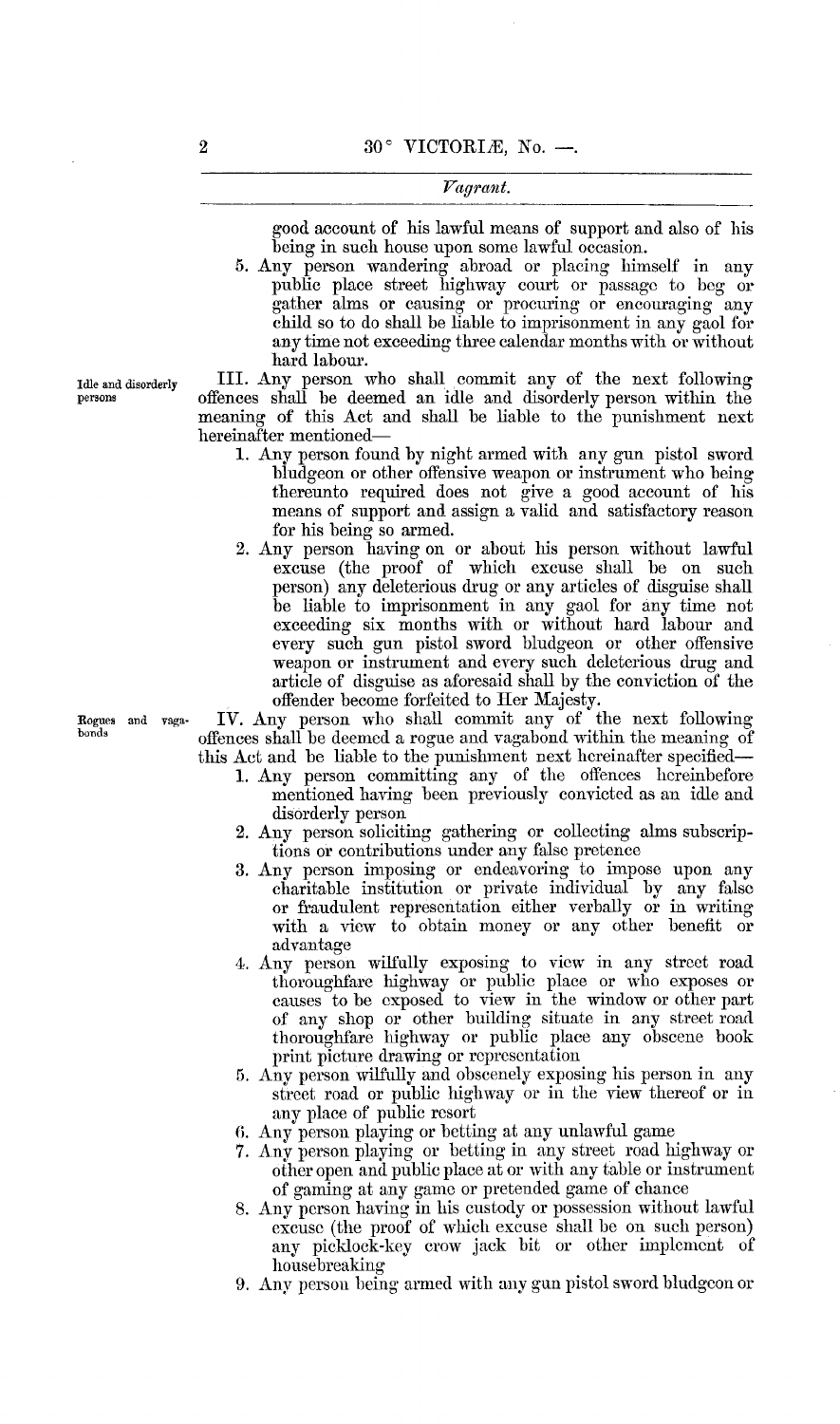Fagrant.

other offensive weapon or instrument with a felonious intent

- 10. Any person found by night having his face blackened or -wearing felt or other slippers or being dressed or otherwise disguised with a felonious intent
- 11. Any person found by night without lawful excuse (the proof of which excuse shall be on such person) in or upon any dwelling-house warehouse coach-house stable or outhouse or in any inclosed yard garden or area or in or on board any ship or other vessel when lying or being in any port harbor or place within New Zealand
- 12. Any suspected person or reputed thief frequenting any river canal navigable stream dock or basin or any quay wliarf or warehouse near or adjoining thereto or any street highway or avenue leading thereto or any place of public resort or any avenue leading thereto or any street highway or place adjacent with intent to commit felony
- 13. Any person apprehended as an idle and disorderly person and violently resisting any constable or other police officer so apprehending him and being subsequently convicted of the offence for which he shall have been so apprehended

shall be liable to imprisonment in any gaol with hard labour for any time not exceeding one year and every such picklock-key crow jack bit and other implement and every such gun pistol sword bludgeon and other offensive weapon and instrument as aforesaid shall by the conviction of the offender become forfeited to Her Majesty.

V. Any person who shall commit any of the next following offences Incorrigible rogues shall be deemed an incorrigible rogue and be liable to the punishment next hereinafter specified-

- 1. Any person who shall break or escapc out of any place of legal confinement before the expiration of the term for which he shall have been committed
- 2. Any person committing any offence against this Act which shall subject him to be dealt with as a rogue and vagabond such person having been previously convicted as a rogue and vagabond
- 3. Any person apprehended as a rogue and vagabond and violently resisting any constable or other peace officer so apprehending him and being subsequently convicted of the offence for which he shall have been so apprehended

shall be liable to imprisonment in any gaol for any term not exceeding two years with hard labour Provided that nothing shall prevent such offender being committed to the nearest gaol there to remain until the next sittings of the Supreme Court or of the District Court whichever shall then next be held in the district wherein or nearest to which the said offence shall be committed and every offender who shall be so committed as aforesaid shall be there kept to hard labour during the period of his imprisonment.

VI. Any constable peace officer or other person apprehending any Seizure of property person charged with being an idle and disorderly person or a rogue and searching and vagabond or an ineorrigible rogue may seize any horse or other cattle or any vehicle or goods in the possession or use of such person and may take and convey the same as well as such person before a Justice and every Justice by whom any person shall be adjudged to be an idle and disorderly person or a rogue and vagabond or an incorrigible rogue may order that such offender shall be searched and that his trunks boxes bundles parcels or packages and any cart or other vehicle

 $\zeta^{\ast}\not\models\zeta$ 

3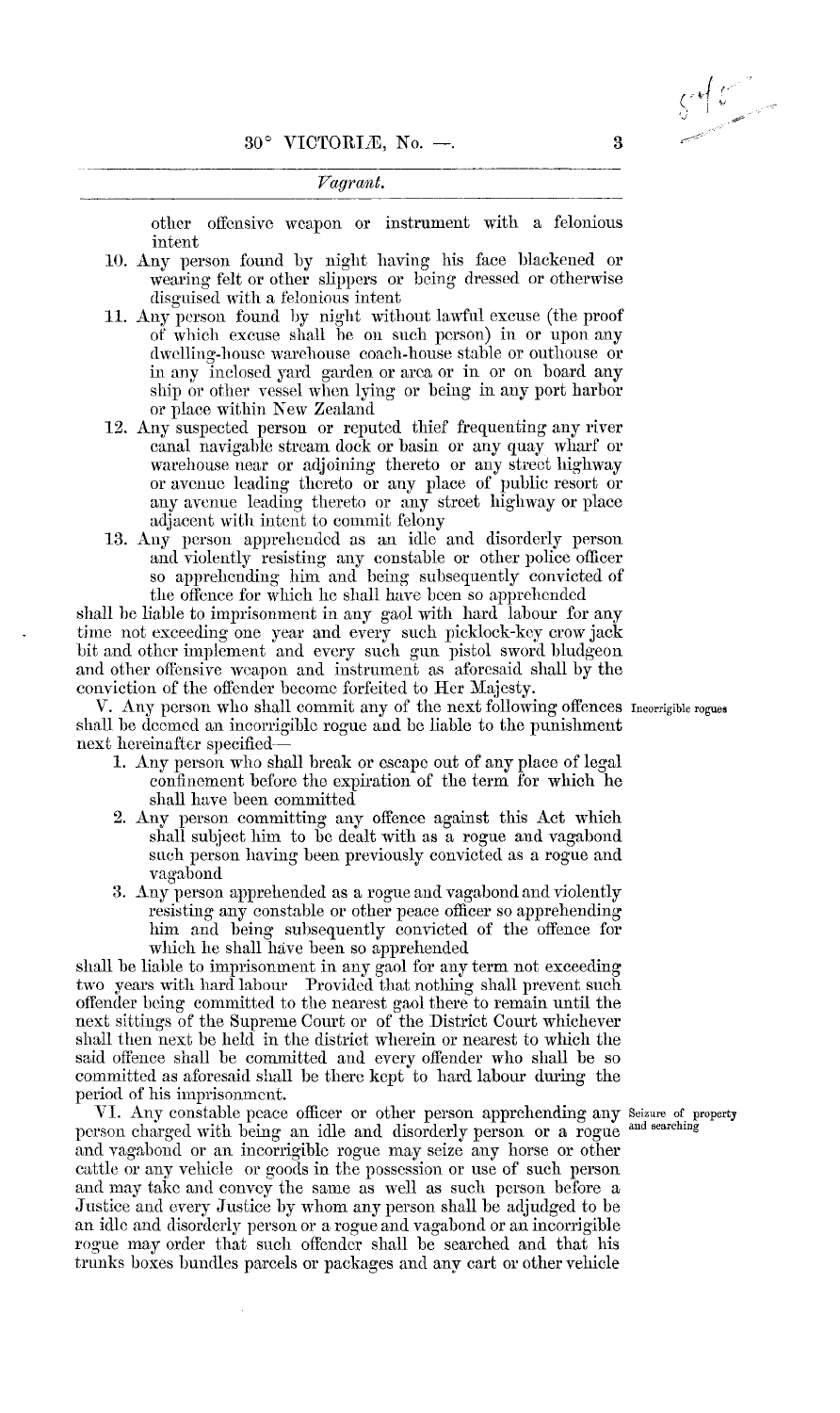#### Fagrant.

which may have been found in his possession or use shall be inspected and searched in the presence of the said Justice and the said Justice may order that any money which may then be found with or upon such offender be paid and applied for and towards the expense of apprehending and conveying to the gaol and maintaining such offender during the time for which he shall have been committed and towards the expense of the keep of any horse or other cattle so seized during the time such horse or cattle are detained and if upon such search money sufficient for the purposes aforesaid be not found such Justice may order that such horse cattle and so much as is necessary of such other effects then found be sold and that the produce of such sale be paid and applied as aforesaid and also that the overplus of such money or effects after deducting the charges for such sale be returned to the said offender.

VII. When any Justice as aforesaid commits any such incorrigible rogue to any gaol there to remain till the next sittings of the Supreme Court or District Court or when any such idle and disorderly person rogue and vagabond or ineorrigible rogue shall appeal against the adjudication or conviction of any Justice under this Act and shall in accordance with the provisions of any Act for the time being in force regulating such appeals enter into a bond or recognizance to prosecute such appeal such Justice shall require the person by whom such offender is apprehended and the person whose evidence appears to him to be material to prove the offence or to support such conviction to become bound in recognizance to Her Majesty to appear at the said Supreme Court or District Court to give evidence against such offender touching such offence and if any such person as aforesaid refuse to enter into such recognizance such Justice may commit such person so refusing to a gaol there to remain until he shall enter into such recognizance or shall be otherwise discharged by due course of law.

VIII. When any incorrigible rogue shall have been committed to any gaol there to remain until the next sitting of the Supreme or District Court it shall be lawful for such Court in a summary way, to examine into the circumstances of the ease and upon conviction to order that such offender be further imprisoned and be kept to hard labour for any time not exceeding three years from the time of making such order.

IX. Any Justice upon information on oath that any person hereinbefore described to be an idle and disorderly person or a rogue and vagabond or an incorrigible rogue is or is suspected to be in any house tent or place kept or purporting to be kept for the reception lodging or entertaininent of travellers or others may enter the same at any time by day or night or may issue liis warrant authorizing any constable or other person in like manner to enter the same and to apprehend and bring before him or any other Justice every such idle and disorderly person rogue and vagabond or incorrigible rogue as shall be found therein to be dealt with in the manner herein directed.

X. Any person whosoever with or without warrant may apprehend any person found offending against the provisions of this Act and forthwith take and convey him before some Justice to be dealt with in such manner as herein directed deliver him to any constable or other peace officer to be so taken and conveyed as aforesaid and any constable or other peace ofileer who refuses or wilfully neglects to take such offender into custody or to take and convey him before some Justice or who does not use his best endeavours to apprehend and to convey him before some Justice any person that he shall find offending against this Act shall be deemed guilty of a neglect of duty and on conviction if such person have been found offending against this Act shall be liable to the penalty hereinafter imposed.

Recognizance of witness

Power of Supreme Court &e.

Lodging-houses ke. may be searched

Apprehension of offenders